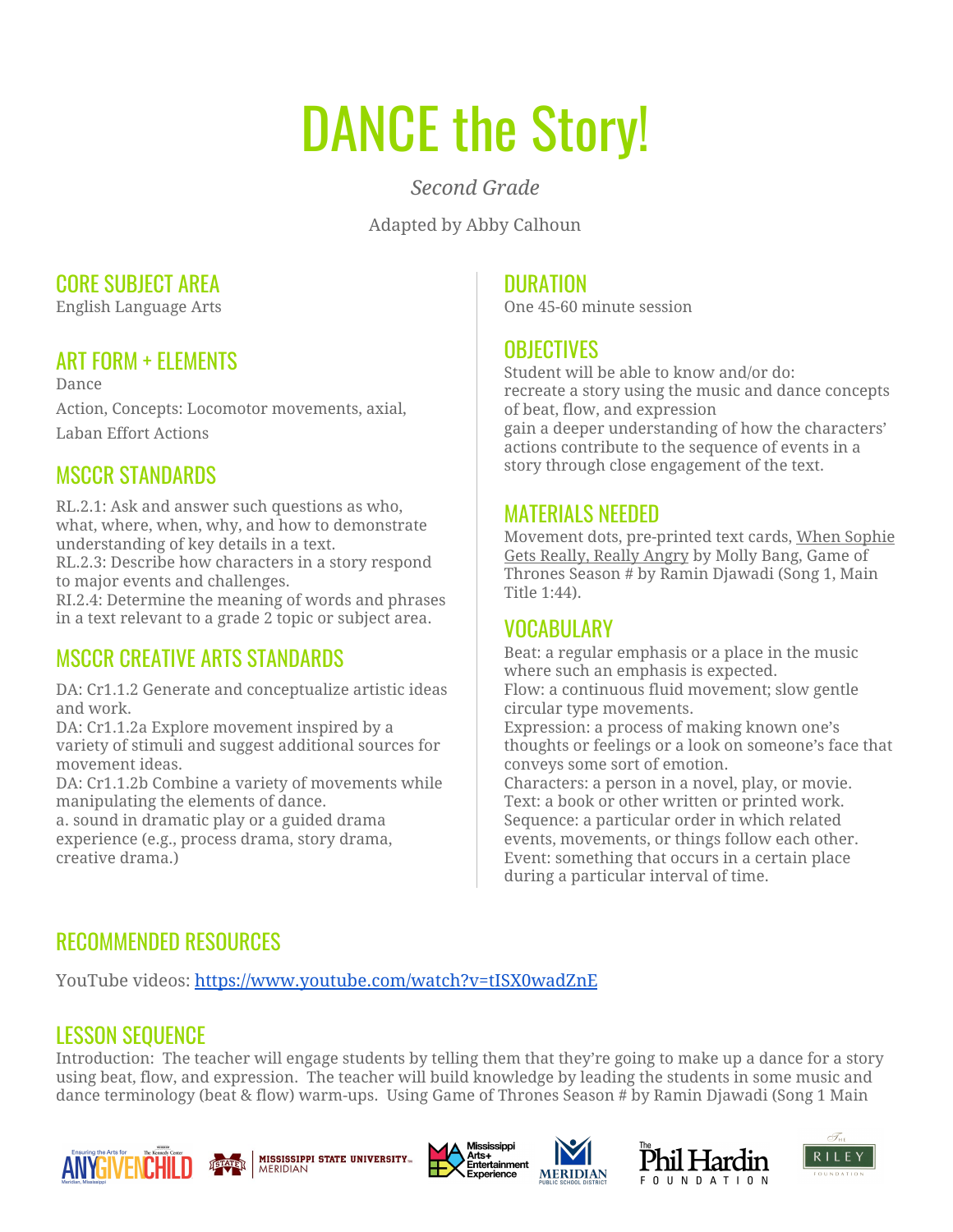Title 1:44) the teacher will guide and model the practice of beat and flow. Students will be asked by the teacher which type of movement she is performing. She will say that she just created a dance that they followed. Transition: The teacher will then read When Sophie Gets Angry-Really, Really Angry by Molly Bang. As the teacher reads the book, she will simultaneously review the definition of beat and flow while pointing out to the students the various emotions illustrated by the characters and what things caused Sophie to react in certain ways. The teacher will divide students into 5 storytelling/movement groups while explaining each group will tell a part of the story using dance. Use movement dots to organize groups.

Description/Procedure: The teacher will guide the students in the creation of movement to illustrate the text. Maybe a directive about not talking and only using movement (unless called on)? A script to use is below in the procedure:

Section One: What is Sophie doing at the beginning of the story and how does it make her feel? (She is playing with the gorilla and she is happy). Raise your hand if you can show me what happy looks like with your face. Using beat and flow, how can you demonstrate playing with the Gorilla? (Choose a few students to demonstrate a dance move of their choice using beat of flow). What happens next in the story? (Her sister grabs the gorilla). How does this make Sophie feel? (angry, mad, sad, etc.) Why do you think her sister grabbed the gorilla? She felt like it was her turn, etc.) How did the sister feel when she got the Gorilla? What terrible thing happened next? (The sisters got into a fight) Now, think-pair-share how you can demonstrate getting in a fight without touching each other using beat and flow. The teacher will demonstrate a tugging motion with a partner using beat. When Sophie's sister won and took the Gorilla it caused Sophie to fall over a truck. Ask the students for everyone to show the teacher using their hands and facial expressions how Sophie felt.

Section Two: The teacher will say, "I think this is a great section to use beat." Choose a few friends to illustrate, "She kicks. She screams. She wants to smash the world to smithereens." "I think this is a great section to use flow." Choose a few friends to illustrate with flow, "she roars a red, red, roar." Ask students to show you what their bodies would look like if it was a volcano erupting. Let's answer the question the title of the book would ask… when Sophie gets angry, really, really angry, what happens?

Section Three: After Sophie exploded, what happened next? (She runs away). Using your arms, show how Sophie will run. Ask the students, are we using beat or flow? After she finished running, what is her action? Using your facial expressions, can you show me what sad looks like? Now that you have a sad face, can you show me using beat or flow how Sophie would move when she is crying? What happens next after Sophie cries? (She sees the rocks, the trees, and ferns. She hears a bird.) Using beat or flow, can you demonstrate her seeing these things? Hearing a bird? Movements of a bird? What does Sophie do when she sees a tree? Using your arms, please demonstrate how you climb a tree. Ask the students if we are using beat or flow? How do you think Sophie is starting to feel now that she has run around, cried, looked around at nature and climbed the tree? Is she still angry? Is she getting more angry or is she starting to calm down?

Section 4: When thinking about the text "She feels the breeze blow her hair. She watches the water and the waves," can you think of some ways to move your body parts to demonstrate the flow of the breeze through her hair or the flow of the water and the waves? Were you using beat or flow? Since we are already using flow, how can you make some circular movements to demonstrate how big the wide world would be? As Sophie sits in the tree, feeling the breeze, and watching the water, what is happening with her expressions? (You may have to explain what the word comfort means) What things in this section of the story comforted her? (The breeze, the water, the wide world) Because she feels comforted and better, what does Sophie do next? (She climbs down the tree and heads home) Can you show me what type of movement we used to climb the tree? Let's use the same beat movement to climb back down the tree and head for home.

Section 5: Using flow, give me a dance movement to show how you would enjoy the good smells of the house. Using your facial expressions, how does everyone in the story feel now? Can you give me a motion with your hands that would welcome Sophie back home? Now that everything is good again, how would you move to celebrate? How can you demonstrate "Sophie isn't angry anymore?"